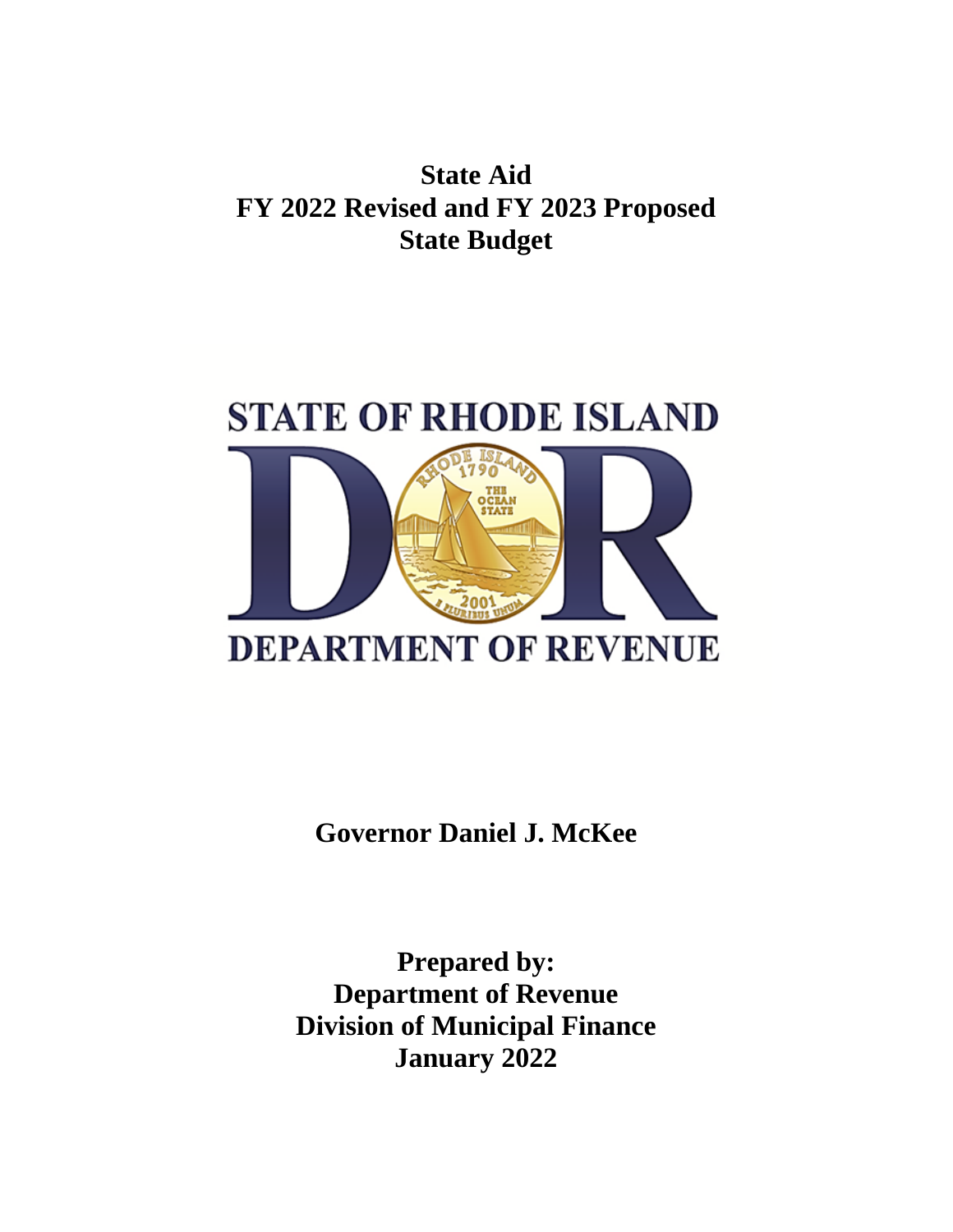| City or Town                                           | Payment<br>In Lieu of         | <b>Distressed</b><br>Community | <b>State</b><br>Library | <b>Motor Vehicle</b><br><b>Excise Tax</b> | <b>Motor Vehicle</b><br><b>Phase Out</b> | <b>Motor Vehicle</b><br><b>Excise Tax</b> | <b>FY 2022 Total</b><br>Appropriated |
|--------------------------------------------------------|-------------------------------|--------------------------------|-------------------------|-------------------------------------------|------------------------------------------|-------------------------------------------|--------------------------------------|
|                                                        |                               | <b>Relief Fund</b>             | Aid $(2)$               | <b>Reimbursement</b>                      | Reimbursement (1)                        | Total                                     | <b>State Aid</b>                     |
|                                                        | <b>Tax Exempt</b><br>Property |                                |                         | <b>Base Amount</b>                        |                                          | Reimbursement (1)                         |                                      |
|                                                        |                               |                                |                         |                                           |                                          |                                           |                                      |
| Barrington                                             | 17,094                        |                                | 365,527                 | 221,581                                   | 3,055,865                                | 3,277,446                                 | 3,660,066                            |
| <b>Bristol</b>                                         | 1,327,172                     |                                | 190,810                 | 109,436                                   | 1,205,978                                | 1,315,414                                 | 2,833,395                            |
| <b>Burrillville</b>                                    | 98,835                        |                                | 186,270                 | 207,065                                   | 2,674,014                                | 2,881,079                                 | 3, 166, 183                          |
| Central Falls                                          |                               | 220,713                        | 31,902                  | 102, 184                                  | 1,317,663                                | 1,419,847                                 | 1,672,462                            |
| Charlestown                                            |                               |                                | 53,533                  | 44,815                                    | 364,896                                  | 409,712                                   | 463,244                              |
| Coventry                                               |                               |                                | 197,001                 | 251,244                                   | 2,416,257                                | 2,667,501                                 | 2,864,502                            |
| Cranston                                               | 4,778,876                     | 2,685,555                      | 664,578                 | 1,042,441                                 | 12,478,780                               | 13,521,221                                | 21,650,231                           |
| Cumberland                                             |                               |                                | 308,514                 | 253,650                                   | 2,387,679                                | 2,641,329                                 | 2,949,843                            |
| East Greenwich                                         | 729, 131                      |                                | 123,871                 | 84,112                                    | 489,904                                  | 574,015                                   | 1,427,017                            |
| East Providence                                        | 260, 127                      |                                | 447,125                 | 516,914                                   | 4,099,866                                | 4,616,780                                 | 5,324,032                            |
| Exeter                                                 |                               |                                | 60,044                  | 93,419                                    | 937,751                                  | 1,031,171                                 | 1,091,215                            |
| Foster                                                 |                               |                                | 34,393                  | 74,174                                    | 842,747                                  | 916,921                                   | 951,314                              |
| Glocester                                              |                               |                                | 81,660                  | 104,711                                   | 940,852                                  | 1,045,563                                 | 1, 127, 223                          |
| Hopkinton                                              |                               |                                | 37,216                  | 72,384                                    | 690,062                                  | 762, 446                                  | 799,663                              |
| Jamestown                                              |                               |                                | 109,968                 | 22,334                                    | 99,549                                   | 121,883                                   | 231,851                              |
| Johnston                                               |                               |                                | 126,270                 | 437,352                                   | 5,525,015                                | 5,962,368                                 | 6,088,637                            |
| Lincoln                                                |                               |                                | 217,473                 | 206, 198                                  | 1,828,149                                | 2,034,347                                 | 2,251,820                            |
| Little Compton                                         |                               |                                | 37,355                  | 13,465                                    | 68,530                                   | 81,995                                    | 119,350                              |
| Middletown                                             |                               |                                | 126,831                 | 76,147                                    | 622,510                                  | 698,657                                   | 825,488                              |
| Narragansett                                           |                               |                                | 87,158                  | 61,720                                    | 380,713                                  | 442,433                                   | 529,591                              |
| Newport                                                | 1,601,050                     |                                | 415,522                 | 80,642                                    | 396,553                                  | 477, 195                                  | 2,493,767                            |
| New Shoreham                                           |                               |                                | 91,679                  | 6,910                                     | 75,789                                   | 82,699                                    | 174,378                              |
| North Kingstown                                        | 1.080                         |                                | 301,066                 | 192,589                                   | 1,715,469                                | 1.908.057                                 | 2,210,204                            |
| North Providence                                       |                               | 987,908                        | 201,533                 | 393,779                                   | 5,951,046                                | 6,344,825                                 | 7,534,265                            |
| North Smithfield                                       |                               |                                | 80,421                  | 183,264                                   | 2, 204, 173                              | 2,387,438                                 | 2,467,858                            |
| Pawtucket                                              | 3,501                         | 1,490,485                      | 421,641                 | 821,285                                   | 10,625,150                               | 11, 446, 434                              | 13, 362, 061                         |
| Portsmouth                                             |                               |                                | 117, 111                | 94,646                                    | 808,464                                  | 903, 110                                  | 1,020,220                            |
| Providence                                             | 34,027,865                    | 5,265,375                      | 1,319,744               | 1,620,464                                 | 23, 274, 093                             | 24, 894, 557                              | 65, 507, 541                         |
| Richmond                                               |                               |                                | 26,826                  | 66,710                                    | 567,964                                  | 634,674                                   | 661,499                              |
| Scituate                                               |                               |                                | 109,928                 | 71,269                                    | 262,055                                  | 333, 324                                  | 443, 252                             |
| Smithfield                                             | 860,981                       |                                | 317, 166                | 267,692                                   | 3,292,035                                | 3,559,726                                 | 4,737,874                            |
| South Kingstown                                        | 209,069                       |                                | 242,750                 | 142,445                                   | 1,227,440                                | 1,369,885                                 | 1,821,704                            |
| Tiverton                                               |                               |                                | 127,469                 | 62,598                                    | 302,728                                  | 365, 326                                  | 492,795                              |
| Warren                                                 |                               |                                | 64,909                  | 94,349                                    | 860,468                                  | 954,817                                   | 1,019,726                            |
| Warwick                                                | 1,528,261                     |                                | 736,708                 | 1,013,712                                 | 10,872,618                               | 11,886,329                                | 14, 151, 298                         |
| Westerly                                               | 185, 126                      |                                | 316, 166                | 220,009                                   | 2,335,147                                | 2,555,156                                 | 3,056,448                            |
| West Greenwich                                         |                               |                                | 48,116                  | 55,996                                    | 477,651                                  | 533,647                                   | 581,763                              |
| West Warwick                                           |                               | 953,745                        | 171,836                 | 238,429                                   | 2,360,629                                | 2,599,058                                 | 3,724,639                            |
| Woonsocket                                             | 461,334                       | 780,677                        | 200,324                 | 377,867                                   | 6,272,171                                | 6,650,038                                 | 8,092,374                            |
| Subtotal                                               | \$46,089,504                  | \$12,384,458                   | \$8,798,411             | \$10,000,000                              | \$116,308,422                            | \$126,308,422                             | \$193,580,795                        |
|                                                        |                               |                                |                         |                                           |                                          |                                           |                                      |
| Motor Vehicle Phase Out Reimbursement - Fire Districts |                               |                                |                         |                                           | 211,511                                  | 211,511                                   | 211,511                              |
| Statewide Reference Library Resource Grant             |                               |                                | 701,052                 |                                           |                                          |                                           | 701,052                              |
| Grant-In-Aid to Institutional Libraries                |                               |                                | 62,609                  |                                           |                                          |                                           | 62,609                               |
| Library Construction Reimbursement                     |                               |                                | 2, 102, 866             |                                           |                                          |                                           | 2,102,866                            |
| Total                                                  | \$46.089.504                  | \$12,384,458                   | \$11.664.938            | \$10,000,000                              | \$116.519.932                            | \$126.519.932                             | \$196.658.832                        |

(1) The base motor vehicle distribution is \$10 million. The additional reimbursement of \$116.3 million in FY 2022 due to municipalities for the implementation of the motor vehicle phase-out is based on the 12/31/20 tax levy data. This distribution may change negligibly for one municipality if additional documentation of adjustments is submitted to the Department of Revenue. The state's FY 2022 motor vehicle reimbursement corresponds with the FY 2022 local fiscal year for all communities except for the City of East Providence and the Saylesville Fire District for which it corresponds with their local FY 2021. An additional estimated amount of phase-out reimbursement of \$211,511 will be provided to the fire districts in Lincoln. The amount owed to fire districts will be revised once we have received and reviewed final tax levy data from Quinnville, Saylesville, and the newly merged Lincoln Fire District. Currently only fire districts in the Town of Lincoln levy a tax on motor vehicles.

(2) In addition to Library Aid, federal Coronavirus Relief Funds were provided to cities, towns, and in some cases directly to libraries in varying amounts totaling \$56,258 statewide.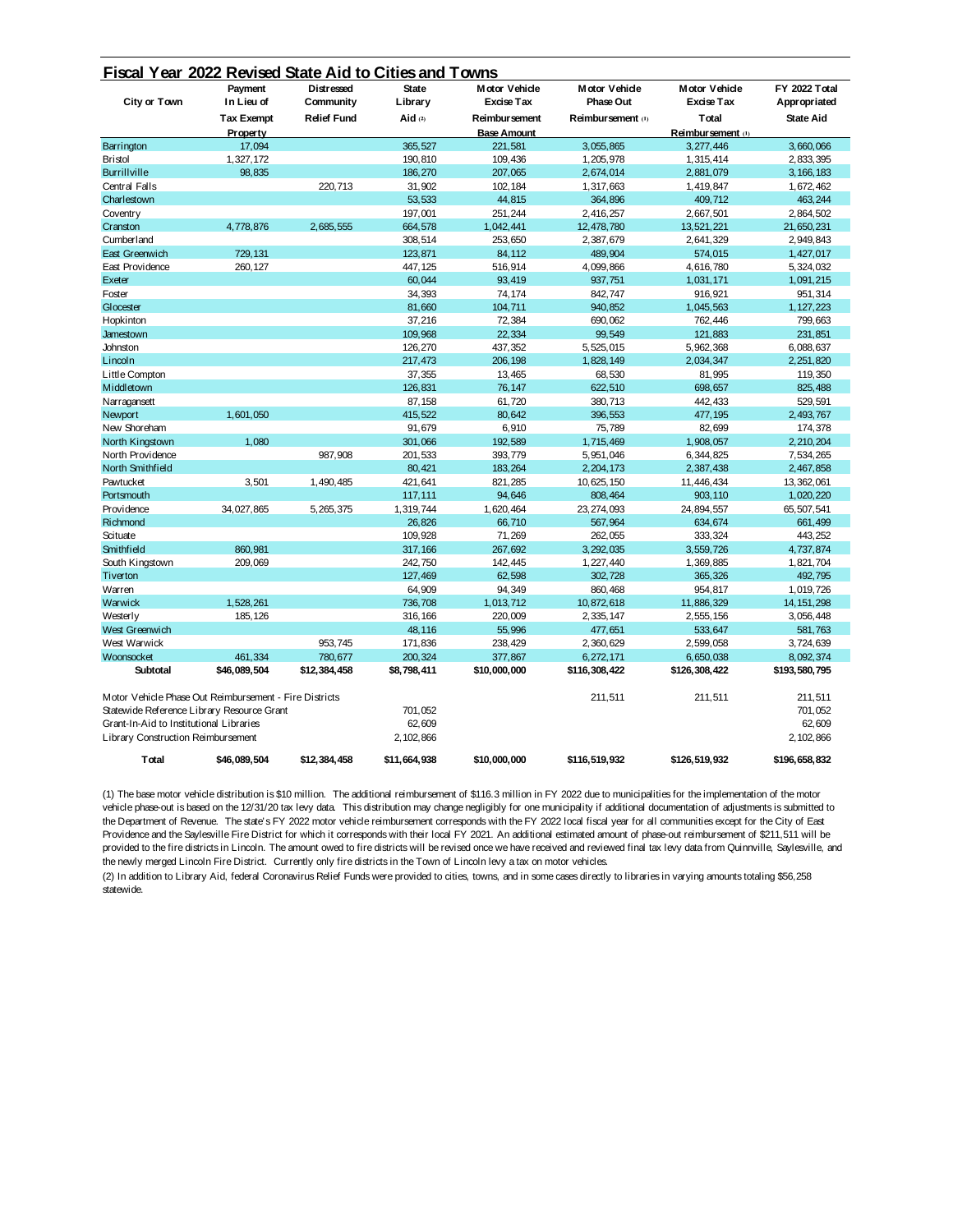| City or Town<br>Barrington<br><b>Bristol</b><br><b>Burrillville</b><br>Central Falls<br>Charlestown<br>Coventry<br>Cranston<br>Cumberland<br>East Greenwich<br>East Providence<br>Exeter<br>Foster<br>Glocester<br>Hopkinton<br>Jamestown<br>Johnston<br>Lincoln<br>Little Compton<br>Middletown<br>Narragansett<br>Newport<br>New Shoreham<br>North Kingstown<br>North Providence<br>North Smithfield<br>Pawtucket<br>Portsmouth<br>Providence<br>Richmond<br>Scituate<br>Smithfield<br>South Kingstown<br>Tiverton<br>Warren | Corporation<br>Tax $(1)$<br>192, 114<br>263.739<br>197,557<br>231,392<br>92,883<br>412,395<br>967,705<br>415,003<br>155,790<br>565,505<br>79,366<br>56,130 | Tax $(2)$ $(3)$<br>3,177<br>76, 177<br>100<br>102<br>71,047<br>90,395<br>32.666<br>445<br>2.434 | <b>Beverage</b><br>Tax $(3)$<br>198,875<br>549.362<br>232.257<br>159,884<br>195,831<br>524,522<br>2.266.687<br>591,496 | <b>Shared Taxes</b><br><b>State Aid</b><br>394.167<br>889.278<br>429.914<br>391,378<br>359,761<br>1,027,312<br>3,267,058 | Shared &<br>Appropriated Aid<br>4,054,233<br>3,722,673<br>3,596,097<br>2,063,840<br>823,006<br>3,891,814 |
|--------------------------------------------------------------------------------------------------------------------------------------------------------------------------------------------------------------------------------------------------------------------------------------------------------------------------------------------------------------------------------------------------------------------------------------------------------------------------------------------------------------------------------|------------------------------------------------------------------------------------------------------------------------------------------------------------|-------------------------------------------------------------------------------------------------|------------------------------------------------------------------------------------------------------------------------|--------------------------------------------------------------------------------------------------------------------------|----------------------------------------------------------------------------------------------------------|
|                                                                                                                                                                                                                                                                                                                                                                                                                                                                                                                                |                                                                                                                                                            |                                                                                                 |                                                                                                                        |                                                                                                                          |                                                                                                          |
|                                                                                                                                                                                                                                                                                                                                                                                                                                                                                                                                |                                                                                                                                                            |                                                                                                 |                                                                                                                        |                                                                                                                          |                                                                                                          |
|                                                                                                                                                                                                                                                                                                                                                                                                                                                                                                                                |                                                                                                                                                            |                                                                                                 |                                                                                                                        |                                                                                                                          |                                                                                                          |
|                                                                                                                                                                                                                                                                                                                                                                                                                                                                                                                                |                                                                                                                                                            |                                                                                                 |                                                                                                                        |                                                                                                                          |                                                                                                          |
|                                                                                                                                                                                                                                                                                                                                                                                                                                                                                                                                |                                                                                                                                                            |                                                                                                 |                                                                                                                        |                                                                                                                          |                                                                                                          |
|                                                                                                                                                                                                                                                                                                                                                                                                                                                                                                                                |                                                                                                                                                            |                                                                                                 |                                                                                                                        |                                                                                                                          |                                                                                                          |
|                                                                                                                                                                                                                                                                                                                                                                                                                                                                                                                                |                                                                                                                                                            |                                                                                                 |                                                                                                                        |                                                                                                                          |                                                                                                          |
|                                                                                                                                                                                                                                                                                                                                                                                                                                                                                                                                |                                                                                                                                                            |                                                                                                 |                                                                                                                        |                                                                                                                          |                                                                                                          |
|                                                                                                                                                                                                                                                                                                                                                                                                                                                                                                                                |                                                                                                                                                            |                                                                                                 |                                                                                                                        |                                                                                                                          | 24,917,288                                                                                               |
|                                                                                                                                                                                                                                                                                                                                                                                                                                                                                                                                |                                                                                                                                                            |                                                                                                 |                                                                                                                        | 1,006,944                                                                                                                | 3,956,787                                                                                                |
|                                                                                                                                                                                                                                                                                                                                                                                                                                                                                                                                |                                                                                                                                                            |                                                                                                 | 819,485                                                                                                                | 977,709                                                                                                                  | 2,404,726                                                                                                |
|                                                                                                                                                                                                                                                                                                                                                                                                                                                                                                                                |                                                                                                                                                            | 90,998                                                                                          | 1,214,030                                                                                                              | 1,870,533                                                                                                                | 7,194,565                                                                                                |
|                                                                                                                                                                                                                                                                                                                                                                                                                                                                                                                                |                                                                                                                                                            | 318                                                                                             | 130,244                                                                                                                | 209,928                                                                                                                  | 1,301,142                                                                                                |
|                                                                                                                                                                                                                                                                                                                                                                                                                                                                                                                                |                                                                                                                                                            | 5,832                                                                                           | 22,310                                                                                                                 | 84,272                                                                                                                   | 1,035,586                                                                                                |
|                                                                                                                                                                                                                                                                                                                                                                                                                                                                                                                                | 120,775                                                                                                                                                    | 4,037                                                                                           | 90.783                                                                                                                 | 215,596                                                                                                                  | 1,342,819                                                                                                |
|                                                                                                                                                                                                                                                                                                                                                                                                                                                                                                                                | 96,432                                                                                                                                                     | 2,906                                                                                           | 59,435                                                                                                                 | 158.774                                                                                                                  | 958,436                                                                                                  |
|                                                                                                                                                                                                                                                                                                                                                                                                                                                                                                                                | 65,431                                                                                                                                                     | 46,785                                                                                          | 93,789                                                                                                                 | 206,005                                                                                                                  | 437,856                                                                                                  |
|                                                                                                                                                                                                                                                                                                                                                                                                                                                                                                                                | 349,035                                                                                                                                                    | 18,036                                                                                          | 813,726                                                                                                                | 1,180,797                                                                                                                | 7,269,435                                                                                                |
|                                                                                                                                                                                                                                                                                                                                                                                                                                                                                                                                | 258,808                                                                                                                                                    | 107,549                                                                                         | 862.732                                                                                                                | 1,229,090                                                                                                                | 3,480,910                                                                                                |
|                                                                                                                                                                                                                                                                                                                                                                                                                                                                                                                                | 41,553                                                                                                                                                     | 39.723                                                                                          | 66,160                                                                                                                 | 147,436                                                                                                                  | 266,786                                                                                                  |
|                                                                                                                                                                                                                                                                                                                                                                                                                                                                                                                                | 190.768                                                                                                                                                    | 1.257.241                                                                                       | 891.169                                                                                                                | 2,339,178                                                                                                                | 3, 164, 666                                                                                              |
|                                                                                                                                                                                                                                                                                                                                                                                                                                                                                                                                | 184,599                                                                                                                                                    | 366,435                                                                                         | 771,573                                                                                                                | 1,322,607                                                                                                                | 1,852,198                                                                                                |
|                                                                                                                                                                                                                                                                                                                                                                                                                                                                                                                                | 293.727                                                                                                                                                    | 3.519.649                                                                                       | 2.727.569                                                                                                              | 6.540.945                                                                                                                | 9.034.712                                                                                                |
|                                                                                                                                                                                                                                                                                                                                                                                                                                                                                                                                | 10,909                                                                                                                                                     | 854.821                                                                                         | 440.962                                                                                                                | 1,306,692                                                                                                                | 1,481,070                                                                                                |
|                                                                                                                                                                                                                                                                                                                                                                                                                                                                                                                                | 312, 449                                                                                                                                                   | 142.025                                                                                         | 695,554                                                                                                                | 1, 150, 028                                                                                                              | 3,360,231                                                                                                |
|                                                                                                                                                                                                                                                                                                                                                                                                                                                                                                                                | 387,825                                                                                                                                                    | 2,086                                                                                           | 482,490                                                                                                                | 872, 401                                                                                                                 | 8,406,666                                                                                                |
|                                                                                                                                                                                                                                                                                                                                                                                                                                                                                                                                | 147,834                                                                                                                                                    | 4,840                                                                                           | 369, 107                                                                                                               | 521,782                                                                                                                  | 2,989,640                                                                                                |
|                                                                                                                                                                                                                                                                                                                                                                                                                                                                                                                                | 855,635                                                                                                                                                    | 93,748                                                                                          | 1, 104, 738                                                                                                            | 2,054,121                                                                                                                | 15,416,182                                                                                               |
|                                                                                                                                                                                                                                                                                                                                                                                                                                                                                                                                | 206,787                                                                                                                                                    | 23, 160                                                                                         | 316,970                                                                                                                | 546,917                                                                                                                  | 1,567,138                                                                                                |
|                                                                                                                                                                                                                                                                                                                                                                                                                                                                                                                                | 2, 137, 706                                                                                                                                                | 1,230,381                                                                                       | 6,427,900                                                                                                              | 9,795,987                                                                                                                | 75, 303, 527                                                                                             |
|                                                                                                                                                                                                                                                                                                                                                                                                                                                                                                                                | 91,144                                                                                                                                                     | 20,056                                                                                          | 170,948                                                                                                                | 282, 148                                                                                                                 | 943,647                                                                                                  |
|                                                                                                                                                                                                                                                                                                                                                                                                                                                                                                                                | 126,647                                                                                                                                                    | 11,011                                                                                          | 75,404                                                                                                                 | 213,061                                                                                                                  | 656,313                                                                                                  |
|                                                                                                                                                                                                                                                                                                                                                                                                                                                                                                                                | 258,355                                                                                                                                                    | 176,564                                                                                         | 949,278                                                                                                                | 1,384,197                                                                                                                | 6,122,072                                                                                                |
|                                                                                                                                                                                                                                                                                                                                                                                                                                                                                                                                | 365,054                                                                                                                                                    | 220,387                                                                                         | 1,053,371                                                                                                              | 1,638,812                                                                                                                | 3,460,516                                                                                                |
|                                                                                                                                                                                                                                                                                                                                                                                                                                                                                                                                | 187,862                                                                                                                                                    | 7,119                                                                                           | 322, 267                                                                                                               | 517,248                                                                                                                  | 1,010,043                                                                                                |
|                                                                                                                                                                                                                                                                                                                                                                                                                                                                                                                                | 124,908                                                                                                                                                    | 1,187                                                                                           | 373,410                                                                                                                | 499,505                                                                                                                  | 1,519,231                                                                                                |
| Warwick                                                                                                                                                                                                                                                                                                                                                                                                                                                                                                                        | 964,596                                                                                                                                                    | 949,069                                                                                         | 3,429,755                                                                                                              | 5,343,420                                                                                                                | 19,494,718                                                                                               |
| Westerly                                                                                                                                                                                                                                                                                                                                                                                                                                                                                                                       | 268,491                                                                                                                                                    | 1,468,177                                                                                       | 1,067,443                                                                                                              | 2,804,111                                                                                                                | 5,860,559                                                                                                |
| West Greenwich                                                                                                                                                                                                                                                                                                                                                                                                                                                                                                                 | 74,125                                                                                                                                                     | 138,057                                                                                         | 144,965                                                                                                                | 357, 147                                                                                                                 | 938,909                                                                                                  |
| West Warwick                                                                                                                                                                                                                                                                                                                                                                                                                                                                                                                   |                                                                                                                                                            |                                                                                                 |                                                                                                                        |                                                                                                                          |                                                                                                          |
|                                                                                                                                                                                                                                                                                                                                                                                                                                                                                                                                | 344,712                                                                                                                                                    | 149,956                                                                                         | 462,904                                                                                                                | 957,572                                                                                                                  | 4,682,211                                                                                                |
| Woonsocket<br>Subtotal<br>\$12,591,223                                                                                                                                                                                                                                                                                                                                                                                                                                                                                         | 495,476                                                                                                                                                    | 60,031<br>\$11,288,727                                                                          | 661,073<br>\$31,830,459                                                                                                | 1,216,580<br>\$55,710,409                                                                                                | 9,308,954<br>\$249, 291, 204                                                                             |

| Total                                                   | \$12,591,223 | \$11.288.727 | \$31.830.459 | \$55,710,409 | \$252,369,241  |  |  |  |
|---------------------------------------------------------|--------------|--------------|--------------|--------------|----------------|--|--|--|
| Library Construction Reimbursement                      |              |              |              |              | 2.102.866      |  |  |  |
| Grant-In-Aid to Institutional Libraries                 |              |              |              |              | 62.609         |  |  |  |
| Statewide Reference Library Resource Grant (Providence) |              |              |              |              |                |  |  |  |
| MUU VEIIUE FILASE OUL REIIIDUISEIIEII FIIE DISIIUS      |              |              |              |              | <b>211.911</b> |  |  |  |

(1) Based on actual declarations received in the spring of 2021

(2) Amount includes 1.0% local tax and 25.0% local share of state 5.0% tax on traditional lodging rentals, lodging rentals by room resellers and hosting platforms, and vacation rentals by homeowners and realtors

(3) Hotel Tax and Meals & Beverage Tax are estimated and subject to change.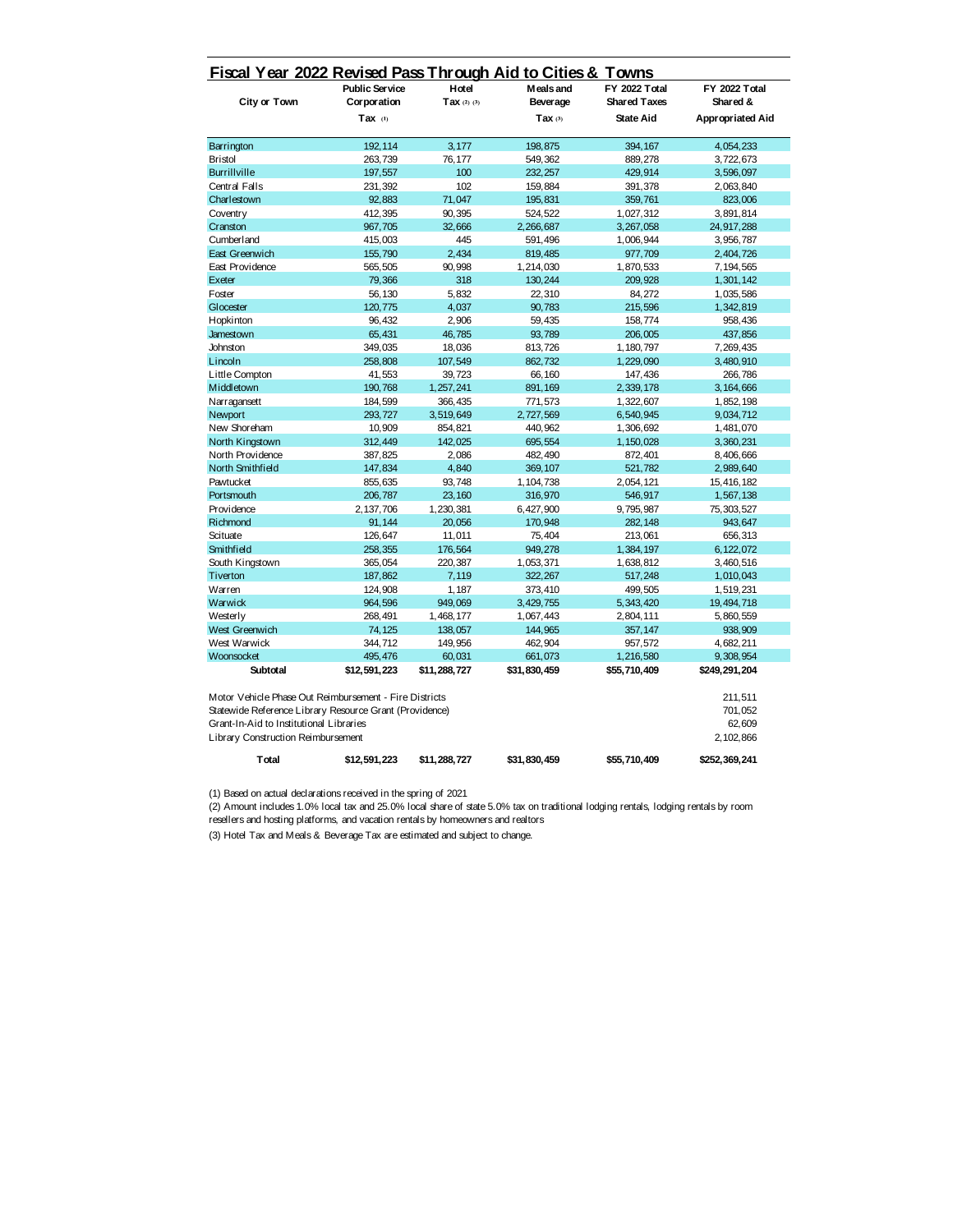|                                                        | Payment           | <b>Distressed</b>  | <b>State</b> | <b>Motor Vehicle</b> | <b>Motor Vehicle</b> | <b>Motor Vehicle</b> | <b>FY 2023 Total</b> |
|--------------------------------------------------------|-------------------|--------------------|--------------|----------------------|----------------------|----------------------|----------------------|
| City or Town                                           | In Lieu of        | Community          | Library      | <b>Excise Tax</b>    | <b>Phase Out</b>     | <b>Excise Tax</b>    | Appropriated         |
|                                                        | <b>Tax Exempt</b> | <b>Relief Fund</b> | Aid          | <b>Reimbursement</b> | <b>Reimbursement</b> | Total                | <b>State Aid</b>     |
|                                                        | Property (2)      |                    |              | <b>Base Amount</b>   |                      | Reimbursement (1)    |                      |
| Barrington                                             | 17,255            |                    | 293, 430     | 221,581              | 4,220,911            | 4,442,492            | 4,753,177            |
| <b>Bristol</b>                                         | 1,340,127         |                    | 197,714      | 109,436              | 1,495,720            | 1,605,156            | 3, 142, 997          |
| <b>Burrillville</b>                                    | 100,149           |                    | 180,942      | 207,065              | 3,662,985            | 3,870,050            | 4, 151, 140          |
| Central Falls                                          |                   | 235,462            | 32,808       | 102, 184             | 1,637,283            | 1,739,467            | 2,007,738            |
| Charlestown                                            |                   |                    | 57,653       | 44,815               | 471,253              | 516,068              | 573,722              |
| Coventry                                               |                   |                    | 200,907      | 251,244              | 2,986,692            | 3,237,937            | 3,438,843            |
| Cranston                                               | 4,761,971         | 1,342,778          | 699,781      | 1,042,441            | 16,397,001           | 17, 439, 442         | 24, 243, 972         |
| Cumberland                                             |                   |                    | 302,252      | 253,650              | 3,005,151            | 3,258,801            | 3,561,052            |
| East Greenwich                                         | 736,665           |                    | 121,281      | 84,112               | 828,869              | 912,980              | 1,770,926            |
| East Providence                                        | 268,367           |                    | 459,406      | 516,914              | 6,238,628            | 6,755,542            | 7,483,316            |
| Exeter                                                 |                   |                    | 51,312       | 93,419               | 1,471,385            | 1,564,804            | 1,616,116            |
| Foster                                                 |                   |                    | 35,329       | 74,174               | 1,176,274            | 1,250,448            | 1,285,777            |
| Glocester                                              |                   |                    | 85,356       | 104,711              | 1,373,657            | 1,478,367            | 1,563,724            |
| Hopkinton                                              |                   |                    | 37,727       | 72,384               | 888,218              | 960,602              | 998, 330             |
| Jamestown                                              |                   |                    | 115,315      | 22,334               | 136, 168             | 158,501              | 273,816              |
| Johnston                                               |                   |                    | 118,037      | 437,352              | 7,503,699            | 7,941,051            | 8,059,088            |
| Lincoln                                                |                   |                    | 209,822      | 206, 198             | 3,445,834            | 3,652,032            | 3,861,854            |
| Little Compton                                         |                   |                    | 39, 139      | 13,465               | 90,173               | 103,637              | 142,776              |
| Middletown                                             |                   |                    | 150,605      | 76,147               | 843,473              | 919,619              | 1,070,224            |
| Narragansett                                           |                   |                    | 89,530       | 61,720               | 475,824              | 537,544              | 627,074              |
| Newport                                                | 1,607,219         |                    | 435,366      | 80,642               | 767,988              | 848,629              | 2,891,214            |
| New Shoreham                                           |                   |                    | 87,097       | 6,910                | 89,809               | 96,719               | 183,816              |
| North Kingstown                                        | 1.093             |                    | 309,217      | 192,589              | 2.555.965            | 2.748.554            | 3,058,864            |
| North Providence                                       |                   | 1,075,446          | 215,681      | 393,779              | 7,473,618            | 7,867,397            | 9, 158, 524          |
| North Smithfield                                       |                   |                    | 85,342       | 183,264              | 3, 109, 174          | 3, 292, 439          | 3,377,781            |
| Pawtucket                                              | 2,912             | 1,651,225          | 345,066      | 821,285              | 12,858,371           | 13,679,656           | 15,678,859           |
| Portsmouth                                             |                   |                    | 118,348      | 94,646               | 1,205,690            | 1,300,336            | 1,418,684            |
| Providence                                             | 34,041,052        | 6,171,331          | 1,357,842    | 1,620,464            | 27,581,508           | 29, 201, 972         | 70, 772, 198         |
| Richmond                                               |                   |                    | 28,138       | 66,710               | 787,551              | 854,261              | 882, 399             |
| Scituate                                               |                   |                    | 116,307      | 71,269               | 893, 191             | 964,460              | 1,080,767            |
| Smithfield                                             | 866,869           |                    | 325,807      | 267,692              | 4,858,398            | 5, 126, 090          | 6,318,765            |
| South Kingstown                                        | 206,559           |                    | 234,588      | 142,445              | 1,674,477            | 1,816,922            | 2,258,069            |
| Tiverton                                               |                   |                    | 130,938      | 62,598               | 408,085              | 470,683              | 601,621              |
| Warren                                                 |                   |                    | 68,651       | 94,349               | 1,280,943            | 1,375,291            | 1,443,942            |
| Warwick                                                | 1,502,042         |                    | 658,109      | 1,013,712            | 16,882,101           | 17,895,813           | 20, 055, 964         |
| Westerly                                               | 187,778           |                    | 368,242      | 220,009              | 3,772,659            | 3,992,668            | 4,548,687            |
| West Greenwich                                         |                   |                    | 50,392       | 55,996               | 609,202              | 665, 198             | 715,590              |
| West Warwick                                           |                   | 1,063,602          | 182, 145     | 238,429              | 3,689,244            | 3,927,673            | 5, 173, 419          |
| Woonsocket                                             | 449,445           | 844,614            | 202,788      | 377,867              | 7,537,162            | 7,915,029            | 9,411,876            |
| Subtotal                                               | \$46,089,504      | \$12,384,458       | \$8,798,411  | \$10,000,000         | \$156,384,329        | \$166,384,329        | \$233,656,702        |
| Motor Vehicle Phase Out Reimbursement - Fire Districts |                   |                    |              |                      | 210,266              | 210,266              | 210,266              |
| Statewide Reference Library Resource Grant             |                   |                    | 701,052      |                      |                      |                      | 701,052              |
| Grant-In-Aid to Institutional Libraries                |                   |                    | 62,609       |                      |                      |                      | 62,609               |
| Library Construction Reimbursement                     |                   |                    | 1,859,673    |                      |                      |                      | 1,859,673            |
|                                                        |                   |                    |              |                      |                      |                      |                      |
| Total                                                  | \$46,089,504      | \$12,384,458       | \$11.421.745 | \$10,000,000         | \$156,594,596        | \$166.594.596        | \$236,490,303        |

(1) The base motor vehicle distribution is \$10 million. The additional amount of \$156.4 million in FY 2023 due under the Governor' s Proposed budget for the implementation of the motor vehicle phase-out under current law is estimated based on the 12/31/2020 tax levy data (where available) and will change once 12/31/2021 tax levy data is available in the fall of 2022. The state's FY 2023 motor vehicle reimbursement corresponds with the local FY 2023 for all communities except for the City of East Providence for which it corresponds with their local FY 2022. An additional estimated amount of \$210,266 will be provided to the fire districts in Lincoln. Currently only fire districts in the Town of Lincoln levy a tax on motor vehicles.

(2) The PILOT distribution shown here is an estimate. Municipal PILOT submissions are being reviewed for eligibility as required by Rhode Island General Laws 45-13-5.1 and/or valuation per Rhode Island General Laws 45-13-5.2 and may result in significant changes to the distribution shown here for all eligible PILOT communities.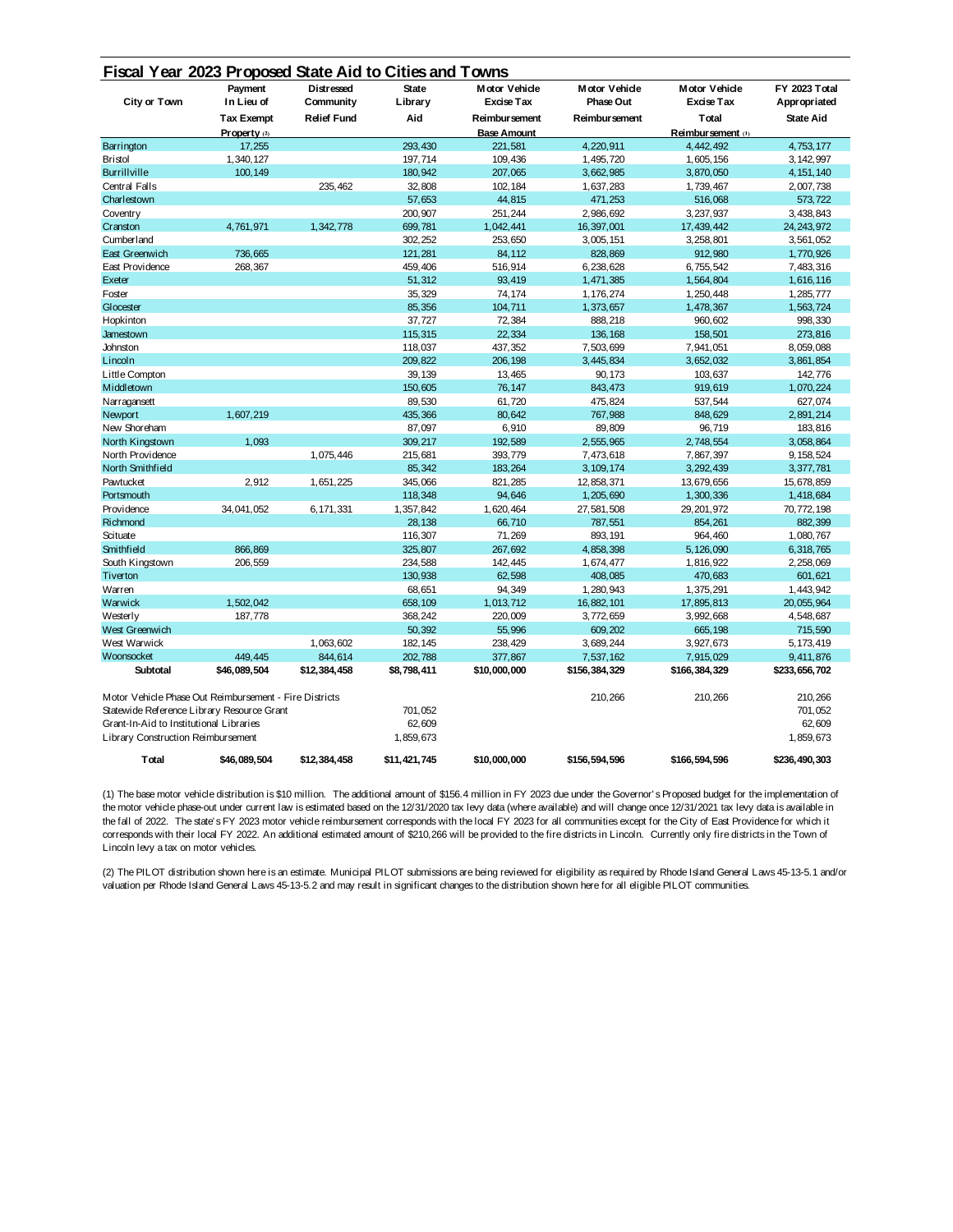|                                                         | <b>Public Service</b> | Hotel        | Meals and       | FY 2023 Total       | <b>FY 2023 Total</b> |
|---------------------------------------------------------|-----------------------|--------------|-----------------|---------------------|----------------------|
| City or Town                                            | Corporation           | Tax (2) (3)  | <b>Beverage</b> | <b>Shared Taxes</b> | Shared &             |
|                                                         | Tax $(1)$             |              | Tax $(3)$       | State Aid           | Appropriated Aid     |
| Barrington                                              | 192, 114              | 3,177        | 209,372         | 404.663             | 5, 157, 840          |
| <b>Bristol</b>                                          | 263,739               | 79,822       | 578,357         | 921,918             | 4,064,914            |
| <b>Burrillville</b>                                     | 197,557               | 100          | 244,515         | 442, 172            | 4,593,313            |
| Central Falls                                           | 231,392               | 102          | 168,323         | 399,817             | 2,407,555            |
| Charlestown                                             | 92,883                | 71,738       | 206, 167        | 370,788             | 944,510              |
| Coventry                                                | 412,395               | 95,369       | 552,207         | 1,059,970           | 4,498,813            |
| Cranston                                                | 967,705               | 34,264       | 2,386,323       | 3,388,292           | 27,632,264           |
| Cumberland                                              | 415,003               | 445          | 622,715         | 1,038,163           | 4,599,215            |
| East Greenwich                                          | 155,790               | 2,468        | 862,738         | 1,020,996           | 2,791,922            |
| East Providence                                         | 565,505               | 95,853       | 1,278,106       | 1,939,464           | 9,422,780            |
| Exeter                                                  | 79,366                | 318          | 137,118         | 216,802             | 1,832,918            |
| Foster                                                  | 56, 130               | 6.154        | 23,488          | 85,772              | 1,371,549            |
| Glocester                                               | 120,775               | 4,256        | 95,575          | 220,606             | 1,784,329            |
| Hopkinton                                               | 96, 432               | 2,983        | 62,572          | 161,987             | 1, 160, 317          |
| Jamestown                                               | 65,431                | 47,270       | 98,739          | 211,440             | 485,257              |
| Johnston                                                | 349,035               | 19,002       | 856,674         | 1,224,711           | 9,283,799            |
| Lincoln                                                 | 258,808               | 113,535      | 908, 267        | 1,280,610           | 5, 142, 464          |
| Little Compton                                          | 41,553                | 40,816       | 69,652          | 152,020             | 294,797              |
| Middletown                                              | 190,768               | 1,323,366    | 938, 204        | 2,452,339           | 3,522,562            |
| Narragansett                                            | 184,599               | 378,077      | 812,296         | 1,374,972           | 2,002,046            |
| Newport                                                 | 293,727               | 3,699,760    | 2,871,529       | 6,865,016           | 9,756,230            |
| New Shoreham                                            | 10,909                | 889,953      | 464,236         | 1,365,098           | 1,548,914            |
| North Kingstown                                         | 312,449               | 148, 126     | 732,265         | 1, 192, 839         | 4,251,703            |
| North Providence                                        | 387,825               | 2,086        | 507,955         | 897,867             | 10,056,391           |
| North Smithfield                                        | 147,834               | 5,108        | 388,589         | 541,531             | 3,919,312            |
| Pawtucket                                               | 855,635               | 98,875       | 1, 163, 046     | 2, 117, 557         | 17,796,416           |
| Portsmouth                                              | 206,787               | 23,587       | 333,700         | 564,073             | 1,982,757            |
| Providence                                              | 2, 137, 706           | 1,295,018    | 6,767,163       | 10, 199, 887        | 80, 972, 085         |
| Richmond                                                | 91,144                | 20,737       | 179,970         | 291,852             | 1, 174, 251          |
| Scituate                                                | 126,647               | 11,618       | 79,384          | 217,649             | 1,298,416            |
| Smithfield                                              | 258, 355              | 186,303      | 999,381         | 1,444,040           | 7,762,805            |
| South Kingstown                                         | 365,054               | 229,823      | 1,108,968       | 1,703,844           | 3,961,913            |
| Tiverton                                                | 187,862               | 7,134        | 339,276         | 534,272             | 1, 135, 893          |
| Warren                                                  | 124,908               | 1,187        | 393, 119        | 519,214             | 1,963,156            |
| Warwick                                                 | 964,596               | 1,000,497    | 3,610,776       | 5,575,870           | 25,631,834           |
| Westerly                                                | 268,491               | 1,544,274    | 1, 123, 782     | 2,936,547           | 7,485,235            |
| West Greenwich                                          | 74,125                | 145,729      | 152,616         | 372,470             | 1,088,060            |
| West Warwick                                            | 344,712               | 158,257      | 487,336         | 990, 305            | 6, 163, 724          |
| Woonsocket                                              | 495,476               | 63,318       | 695,964         | 1,254,759           | 10,666,635           |
| Subtotal                                                | \$12,591,223          | \$11,850,506 | \$33,510,462    | \$57,952,191        | \$291,608,893        |
| Motor Vehicle Phase Out Reimbursement - Fire Districts  |                       |              |                 |                     | 210,266              |
| Statewide Reference Library Resource Grant (Providence) |                       |              |                 |                     | 701,052              |
| Grant-In-Aid to Institutional Libraries                 |                       |              |                 |                     | 62,609               |
| Library Construction Reimbursement                      |                       |              |                 |                     | 1,859,673            |

**Total \$12,591,223 \$11,850,506 \$33,510,462 \$57,952,191 \$294,442,494**

(1) Public Service Corporation Tax estimate is based on FY 2022 Revised distribution. FY 2023 distribution will be updated after actual declarations are received and processed in the spring of 2022.

(2) Amount includes 1.0% local tax and 25.0% local share of state 5.0% tax on traditional hotel rentals as well as the rental of rooms or residential dwellings via room resellers, hosting platforms, realtors, and homeowners.

(3) Hotel Tax and Meals & Beverage Tax distributions are estimated and subject to change.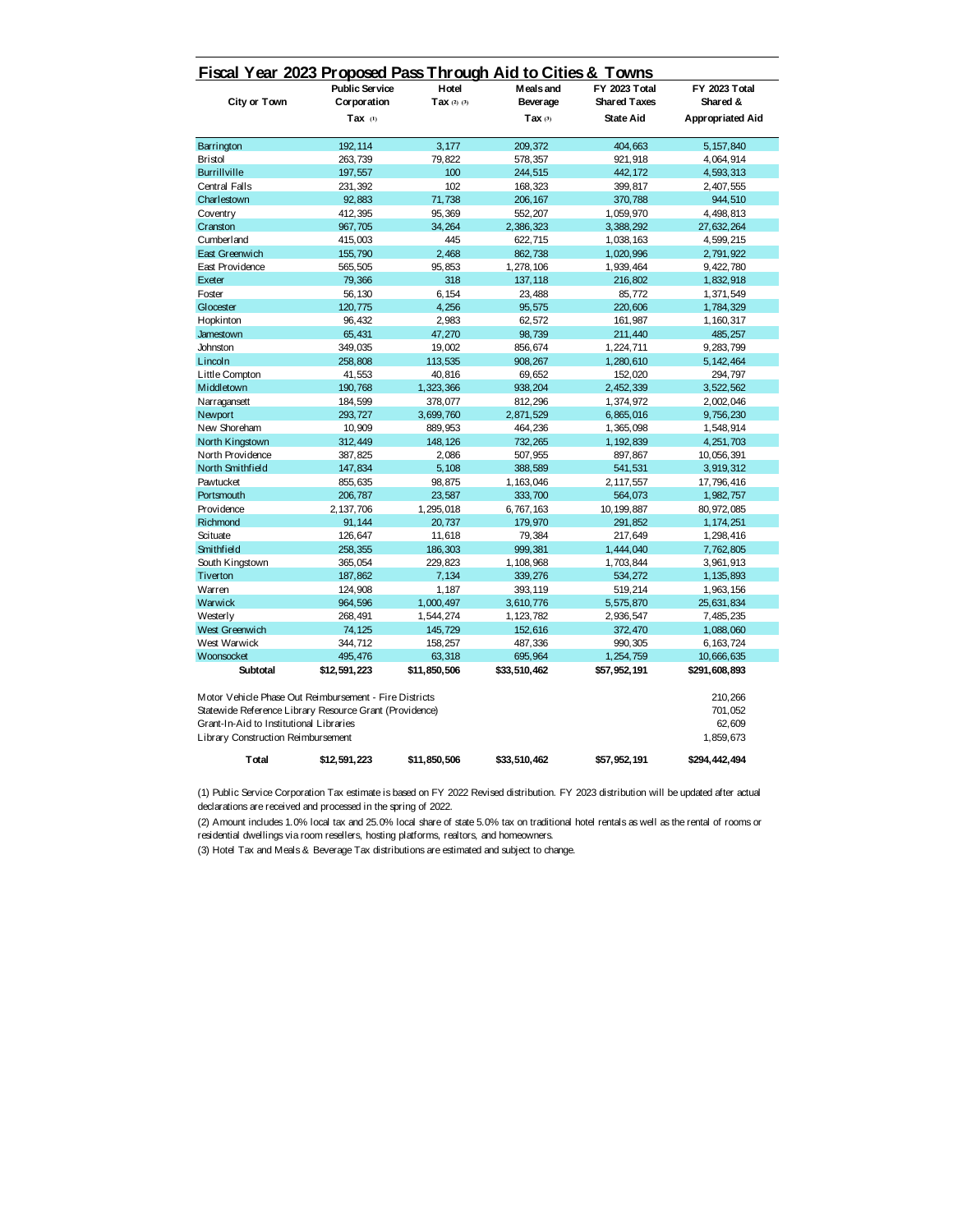| Changes in Formula Aid - FY 2023 Proposed vs. FY 2022 Revised                                                                                                                         |                                                        |                                               |                                |                                                                                         |                                                           |                                                                      |                                            |
|---------------------------------------------------------------------------------------------------------------------------------------------------------------------------------------|--------------------------------------------------------|-----------------------------------------------|--------------------------------|-----------------------------------------------------------------------------------------|-----------------------------------------------------------|----------------------------------------------------------------------|--------------------------------------------|
| City or Town                                                                                                                                                                          | Payment<br>In Lieu of<br><b>Tax Exempt</b><br>Property | Distressed<br>Community<br><b>Relief Fund</b> | <b>State</b><br>Library<br>Aid | <b>Motor Vehicle</b><br><b>Excise Tax</b><br><b>Reimbursement</b><br><b>Base Amount</b> | <b>Motor Vehicle</b><br>Phase Out<br><b>Reimbursement</b> | <b>Motor Vehicle</b><br><b>Excise Tax</b><br>Total<br>Reimbur sement | Total<br>Appropriated<br><b>Difference</b> |
| Barrington                                                                                                                                                                            | 161                                                    | ä,                                            | (72,097)                       |                                                                                         | 1, 165, 046                                               | 1, 165, 046                                                          | 1,093,111                                  |
| <b>Bristol</b>                                                                                                                                                                        | 12,955                                                 | L.                                            | 6,904                          | ÷.                                                                                      | 289,741                                                   | 289,741                                                              | 309,602                                    |
| <b>Burrillville</b>                                                                                                                                                                   | 1,314                                                  |                                               | (5, 327)                       |                                                                                         | 988,970                                                   | 988, 970                                                             | 984, 957                                   |
| Central Falls                                                                                                                                                                         |                                                        | 14,749                                        | 906                            |                                                                                         | 319,619                                                   | 319,619                                                              | 335,276                                    |
| Charlestown                                                                                                                                                                           |                                                        |                                               | 4,120                          |                                                                                         | 106,356                                                   | 106,356                                                              | 110,478                                    |
| Coventry                                                                                                                                                                              |                                                        | J.                                            | 3,905                          | $\overline{a}$                                                                          | 570,435                                                   | 570, 435                                                             | 574,341                                    |
| Cranston                                                                                                                                                                              | (16, 905)                                              | (1, 342, 777)                                 | 35,203                         |                                                                                         | 3,918,221                                                 | 3,918,221                                                            | 2,593,741                                  |
| Cumberland                                                                                                                                                                            |                                                        |                                               | (6, 262)                       | $\overline{a}$                                                                          | 617,471                                                   | 617,471                                                              | 611,209                                    |
| East Greenwich                                                                                                                                                                        | 7,533                                                  |                                               | (2, 589)                       |                                                                                         | 338,965                                                   | 338,965                                                              | 343,909                                    |
| East Providence                                                                                                                                                                       | 8,240                                                  | L.                                            | 12,281                         | L.                                                                                      | 2, 138, 761                                               | 2, 138, 761                                                          | 2, 159, 284                                |
| Exeter                                                                                                                                                                                |                                                        |                                               | (8, 731)                       |                                                                                         | 533,633                                                   | 533,633                                                              | 524,901                                    |
| Foster                                                                                                                                                                                | ÷                                                      | ÷.                                            | 935                            | ÷.                                                                                      | 333,526                                                   | 333,526                                                              | 334,463                                    |
| Glocester                                                                                                                                                                             | ÷                                                      | ä,                                            | 3,696                          | ä,                                                                                      | 432,804                                                   | 432,804                                                              | 436,501                                    |
| Hopkinton                                                                                                                                                                             | $\overline{a}$                                         | ÷,                                            | 510                            | $\overline{\phantom{a}}$                                                                | 198, 156                                                  | 198, 156                                                             | 198,667                                    |
| Jamestown                                                                                                                                                                             |                                                        |                                               | 5,347                          |                                                                                         | 36,618                                                    | 36,618                                                               | 41,966                                     |
| Johnston                                                                                                                                                                              | $\overline{a}$                                         | L,                                            | (8, 233)                       | L,                                                                                      | 1,978,683                                                 | 1,978,683                                                            | 1,970,450                                  |
| Lincoln                                                                                                                                                                               |                                                        | L,                                            | (7,651)                        | ÷                                                                                       | 1,617,684                                                 | 1,617,684                                                            | 1,610,033                                  |
| Little Compton                                                                                                                                                                        |                                                        | Ĭ.                                            | 1,784                          | Ĭ.                                                                                      | 21,642                                                    | 21,642                                                               | 23,426                                     |
| Middletown                                                                                                                                                                            |                                                        |                                               | 23,773                         |                                                                                         | 220,962                                                   | 220,962                                                              | 244,736                                    |
| Narragansett                                                                                                                                                                          | ÷.                                                     | $\overline{a}$                                | 2,371                          | $\overline{a}$                                                                          | 95,110                                                    | 95, 110                                                              | 97,483                                     |
| Newport                                                                                                                                                                               | 6,168                                                  |                                               | 19,843                         |                                                                                         | 371,434                                                   | 371,434                                                              | 397,447                                    |
| New Shoreham                                                                                                                                                                          |                                                        | L,                                            | (4, 581)                       | ÷,                                                                                      | 14,019                                                    | 14,019                                                               | 9,438                                      |
| North Kingstown                                                                                                                                                                       | 12                                                     |                                               | 8,151                          |                                                                                         | 840,496                                                   | 840, 496                                                             | 848,660                                    |
| North Providence                                                                                                                                                                      | L.                                                     | 87,538                                        | 14,148                         | L,                                                                                      | 1,522,572                                                 | 1,522,572                                                            | 1,624,259                                  |
| North Smithfield                                                                                                                                                                      |                                                        |                                               | 4,921                          |                                                                                         | 905,001                                                   | 905,001                                                              | 909,923                                    |
| Pawtucket                                                                                                                                                                             | (588)                                                  | 160,740                                       | (76, 574)                      | ÷,                                                                                      | 2,233,221                                                 | 2, 233, 221                                                          | 2,316,798                                  |
| Portsmouth                                                                                                                                                                            |                                                        |                                               | 1,237                          | ×.                                                                                      | 397,226                                                   | 397,226                                                              | 398,463                                    |
| Providence                                                                                                                                                                            | 13,187                                                 | 905,956                                       | 38,098                         | ÷,                                                                                      | 4,307,415                                                 | 4,307,415                                                            | 5,264,658                                  |
| Richmond                                                                                                                                                                              |                                                        |                                               | 1,312                          |                                                                                         | 219,586                                                   | 219,586                                                              | 220,900                                    |
| Scituate                                                                                                                                                                              | ÷.                                                     | $\overline{a}$                                | 6,379                          | $\overline{a}$                                                                          | 631, 135                                                  | 631, 135                                                             | 637,515                                    |
| Smithfield                                                                                                                                                                            | 5,887                                                  | L.                                            | 8,640                          |                                                                                         | 1,566,363                                                 | 1,566,363                                                            | 1,580,891                                  |
| South Kingstown                                                                                                                                                                       | (2, 510)                                               | ÷,                                            | (8, 161)                       | Ĭ.                                                                                      | 447,036                                                   | 447,036                                                              | 436,365                                    |
| Tiverton                                                                                                                                                                              |                                                        | L.                                            | 3,469                          |                                                                                         | 105,356                                                   | 105,356                                                              | 108,825                                    |
| Warren                                                                                                                                                                                | ÷.                                                     | ÷.                                            | 3,741                          | J.                                                                                      | 420, 474                                                  | 420, 474                                                             | 424,217                                    |
| Warwick                                                                                                                                                                               | (26, 218)                                              | ÷                                             | (78, 598)                      | ÷                                                                                       | 6,009,483                                                 | 6,009,483                                                            | 5,904,666                                  |
| Westerly                                                                                                                                                                              | 2,651                                                  | L,                                            | 52,076                         | ÷,                                                                                      | 1,437,511                                                 | 1,437,511                                                            | 1,492,239                                  |
| West Greenwich                                                                                                                                                                        |                                                        |                                               | 2,276                          |                                                                                         | 131,551                                                   | 131,551                                                              | 133,828                                    |
| West Warwick                                                                                                                                                                          |                                                        | 109,856                                       | 10,308                         | $\overline{a}$                                                                          | 1,328,614                                                 | 1,328,614                                                            | 1,448,780                                  |
| Woonsocket                                                                                                                                                                            | (11, 889)                                              | 63,936                                        | 2,464                          |                                                                                         | 1,264,990                                                 | 1,264,990                                                            | 1,319,503                                  |
| Subtotal                                                                                                                                                                              | \$0                                                    | \$0                                           | \$0                            | \$0                                                                                     | \$40,075,907                                              | \$40,075,907                                                         | \$40,075,908                               |
| Motor Vehicle Phase Out Reimbursement - Fire Districts<br>Statewide Reference Library Resource Grant<br>Grant-In-Aid to Institutional Libraries<br>Library Construction Reimbursement |                                                        |                                               | (243, 192)                     |                                                                                         | (1, 244)                                                  | (1, 244)                                                             | (1, 244)<br>(243, 193)                     |
| Total                                                                                                                                                                                 | \$0                                                    | \$0                                           | (\$243,192)                    | \$0                                                                                     | \$40.074.663                                              | \$40.074.663                                                         | \$39.831.471                               |